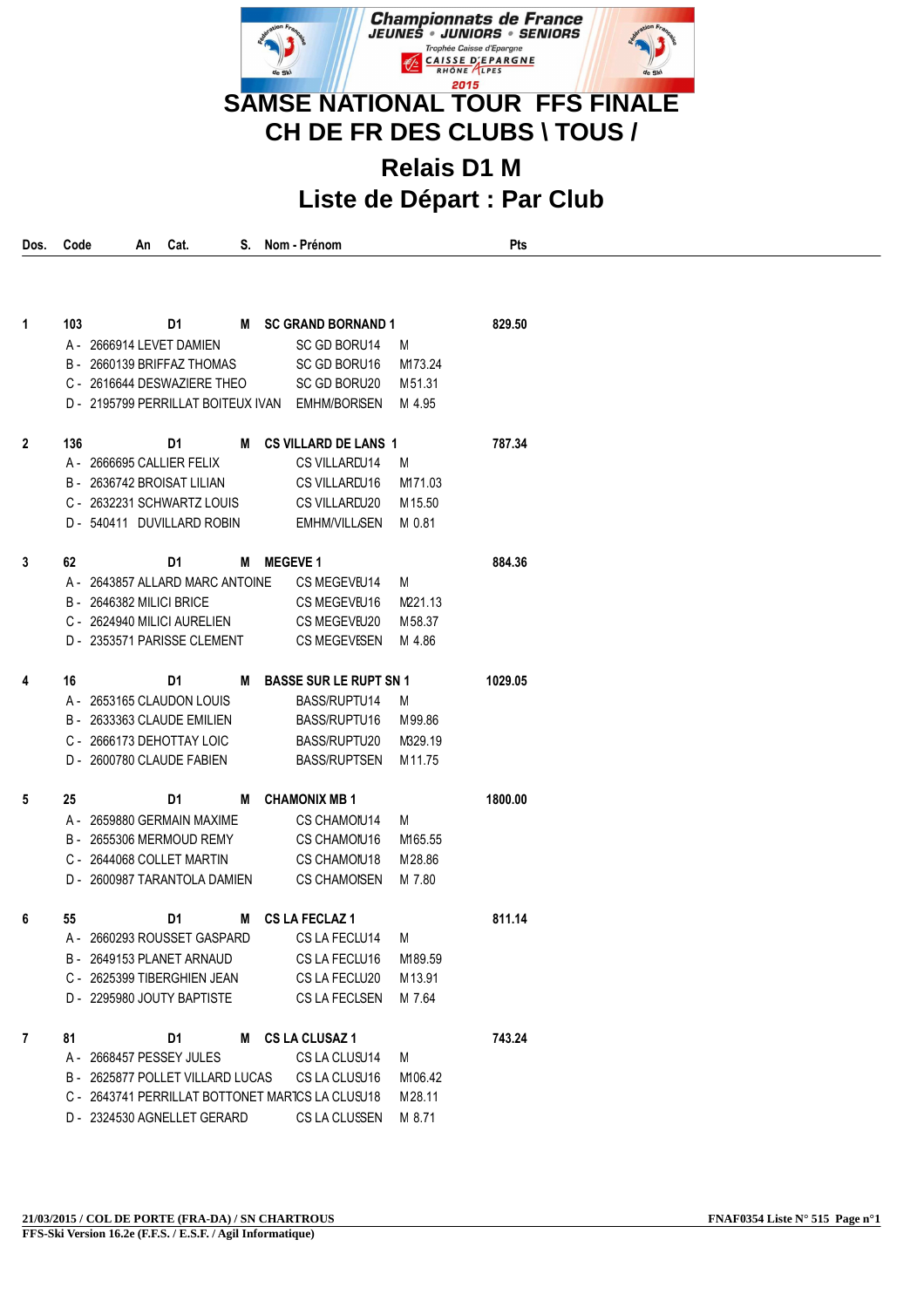| Dos. | Code |                                 | An Cat.                                                                                                                                                                                                                        |   | S. Nom - Prénom                                 |         | Pts    |  |
|------|------|---------------------------------|--------------------------------------------------------------------------------------------------------------------------------------------------------------------------------------------------------------------------------|---|-------------------------------------------------|---------|--------|--|
| 8    | 88   |                                 | D <sub>1</sub>                                                                                                                                                                                                                 | M | <b>SC MARKSTEIN RANSPACH 1</b>                  |         | 822.19 |  |
|      |      | A - 2670683 HESS JULIEN         |                                                                                                                                                                                                                                |   | SC RANSPAU14                                    | M       |        |  |
|      |      | B - 2665580 SCHOEFFEL ANTONIN   |                                                                                                                                                                                                                                |   | SC RANSPAU16                                    | M197.58 |        |  |
|      |      | C - 2648283 CHRISTMANN CLEMENT  |                                                                                                                                                                                                                                |   | SC RANSPAU20                                    | M 19.75 |        |  |
|      |      | D - 2328091 POIRRIER BASTIEN    |                                                                                                                                                                                                                                |   | <b>SC RANSPASEN</b>                             | M 4.86  |        |  |
|      |      |                                 |                                                                                                                                                                                                                                |   |                                                 |         |        |  |
| 9    | 99   |                                 | D1                                                                                                                                                                                                                             | M | <b>SA MEAUDRAIS 1</b>                           |         | 816.10 |  |
|      |      | A - 2664873 BUISSON LOAN        |                                                                                                                                                                                                                                |   | SA MEAUDFU14                                    | M       |        |  |
|      |      | B - 2637568 GAILLARD LUCAS      |                                                                                                                                                                                                                                |   | SA MEAUDFU16                                    | M130.22 |        |  |
|      |      | C - 2626424 MIGNEREY LEO        |                                                                                                                                                                                                                                |   | SA MEAUDFU18                                    | M 82.08 |        |  |
|      |      | D - 2192185 GAILLARD CYRIL      |                                                                                                                                                                                                                                |   | <b>SA MEAUDFSEN</b>                             | M 3.80  |        |  |
| 10   | 36   |                                 | D1                                                                                                                                                                                                                             | м | <b>DRAGONS ANNECY 1</b>                         |         | 458.75 |  |
|      |      | A - 2661568 SAILLET MARIE       |                                                                                                                                                                                                                                |   | DRAGONS /U16                                    | F171.92 |        |  |
|      |      | B - 2654356 BONY FLORIN         |                                                                                                                                                                                                                                |   | DRAGONS /U16                                    | M220.35 |        |  |
|      |      |                                 |                                                                                                                                                                                                                                |   |                                                 |         |        |  |
|      |      | C - 2644033 VIOLON AURELE       |                                                                                                                                                                                                                                |   | DRAGONS /U20                                    | M63.74  |        |  |
|      |      | D - 2353842 GROS BAPTISTE       |                                                                                                                                                                                                                                |   | DRAGONS /SEN                                    | M 2.74  |        |  |
| 11   | 3    |                                 | D1                                                                                                                                                                                                                             |   | M ARECHES BEAUFORT 1                            |         | 797.49 |  |
|      |      |                                 |                                                                                                                                                                                                                                |   | A - 2639577 ANSELME MARTIN AYMERIC SC ARECHEU14 | M       |        |  |
|      |      | B - 2654452 LERAY MATIS         |                                                                                                                                                                                                                                |   | <b>SC ARECHEU16</b>                             | M145.61 |        |  |
|      |      | C - 2601835 MOLLIET BENOIT      |                                                                                                                                                                                                                                |   | SC ARECHEU20                                    | M51.88  |        |  |
|      |      | D - 2602015 JOGUET MATHIEU      |                                                                                                                                                                                                                                |   | <b>SC ARECHESEN</b>                             | M 88.85 |        |  |
|      |      |                                 |                                                                                                                                                                                                                                |   |                                                 |         |        |  |
| 12   | 64   |                                 | D1                                                                                                                                                                                                                             | M | <b>SC GAP-BAYARD 1</b>                          |         | 889.47 |  |
|      |      | A - 2667105 GONNON LOUIS        |                                                                                                                                                                                                                                |   | GAP-BAYARU14                                    | M       |        |  |
|      |      | B - 2663579 MONTEIRO OLIVIER    |                                                                                                                                                                                                                                |   | GAP-BAYARU16                                    | M211.56 |        |  |
|      |      | C - 2653429 DELEBARRE LUC       |                                                                                                                                                                                                                                |   | GAP-BAYARU18                                    | M 65.52 |        |  |
|      |      | D - 2319468 QUEMERE TAO         |                                                                                                                                                                                                                                |   | <b>GAP-BAYARSEN</b>                             | M 12.39 |        |  |
|      |      |                                 |                                                                                                                                                                                                                                |   |                                                 |         |        |  |
| 13   | 124  |                                 | D1                                                                                                                                                                                                                             |   | M SNGR OISANS 1                                 |         | 935.26 |  |
|      |      | A - 2659962 LEBAR HUGO          |                                                                                                                                                                                                                                |   | SNGR OISAU14                                    | M       |        |  |
|      |      | B - 2659938 JOSSERAND AURELIEN  |                                                                                                                                                                                                                                |   | SNGR OISAU16                                    | M249.44 |        |  |
|      |      | C - 2637649 JOSSERAND ALEXANDRE |                                                                                                                                                                                                                                |   | SNGR OISAU18                                    | M66.92  |        |  |
|      |      | D - 2126415 MONDON THIBAULT     |                                                                                                                                                                                                                                |   | SNGR OISASEN M18.90                             |         |        |  |
| 14   | 29   |                                 |                                                                                                                                                                                                                                |   | D1 M SKI CLUB LOMPNES 1                         |         | 909.20 |  |
|      |      | A - 2655834 GARDONI MATEO       |                                                                                                                                                                                                                                |   | SC LOMPNEU14                                    | M       |        |  |
|      |      |                                 |                                                                                                                                                                                                                                |   | B - 2643485 BOURGEAIS AYMERIC SCLOMPNEU16       | M245.30 |        |  |
|      |      | C - 2620882 MICHEL ANTOINE      |                                                                                                                                                                                                                                |   | <b>SC LOMPNEU20</b>                             | M 57.21 |        |  |
|      |      |                                 |                                                                                                                                                                                                                                |   | D - 2228417 DESTHIEUX BAPTISTE SC LOMPNESEN     | M100.43 |        |  |
|      |      |                                 |                                                                                                                                                                                                                                |   |                                                 |         |        |  |
| 15   | 22   |                                 | D1                                                                                                                                                                                                                             |   | M LA BRESSAUDE 1                                |         | 649.13 |  |
|      |      | A - 2670651 REMY MATTEO         |                                                                                                                                                                                                                                |   | LA BRESSAU14                                    | M       |        |  |
|      |      | B - 2638587 CLAUDEL DELPHINE    |                                                                                                                                                                                                                                |   | LA BRESSAU20                                    | F 12.89 |        |  |
|      |      | C - 2629667 ROUSSEL BASTIEN     |                                                                                                                                                                                                                                |   | LA BRESSAU18                                    | M 36.24 |        |  |
|      |      | D - 2266295 MOUGEL ADRIEN       |                                                                                                                                                                                                                                |   | LA BRESSA\EN                                    | M 5.25  |        |  |
| 16   | 61   |                                 | D1 and the state of the state of the state of the state of the state of the state of the state of the state of the state of the state of the state of the state of the state of the state of the state of the state of the sta |   | M SC PEISEY VA 1                                |         | 817.50 |  |
|      |      | A - 2660412 GIACHINO GIANNI     |                                                                                                                                                                                                                                |   | SC PEISEY U14                                   | M       |        |  |
|      |      | B - 2644377 CHENAL CLEMENCE     |                                                                                                                                                                                                                                |   |                                                 | F106.49 |        |  |
|      |      |                                 |                                                                                                                                                                                                                                |   | SC PEISEY U18                                   |         |        |  |
|      |      | C - 2640090 MORIN LUC           |                                                                                                                                                                                                                                |   | SC PEISEY U18                                   | M102.28 |        |  |
|      |      | D - 2613724 POUYE ALEXANDRE     |                                                                                                                                                                                                                                |   | SC PEISEY SEN                                   | M 8.73  |        |  |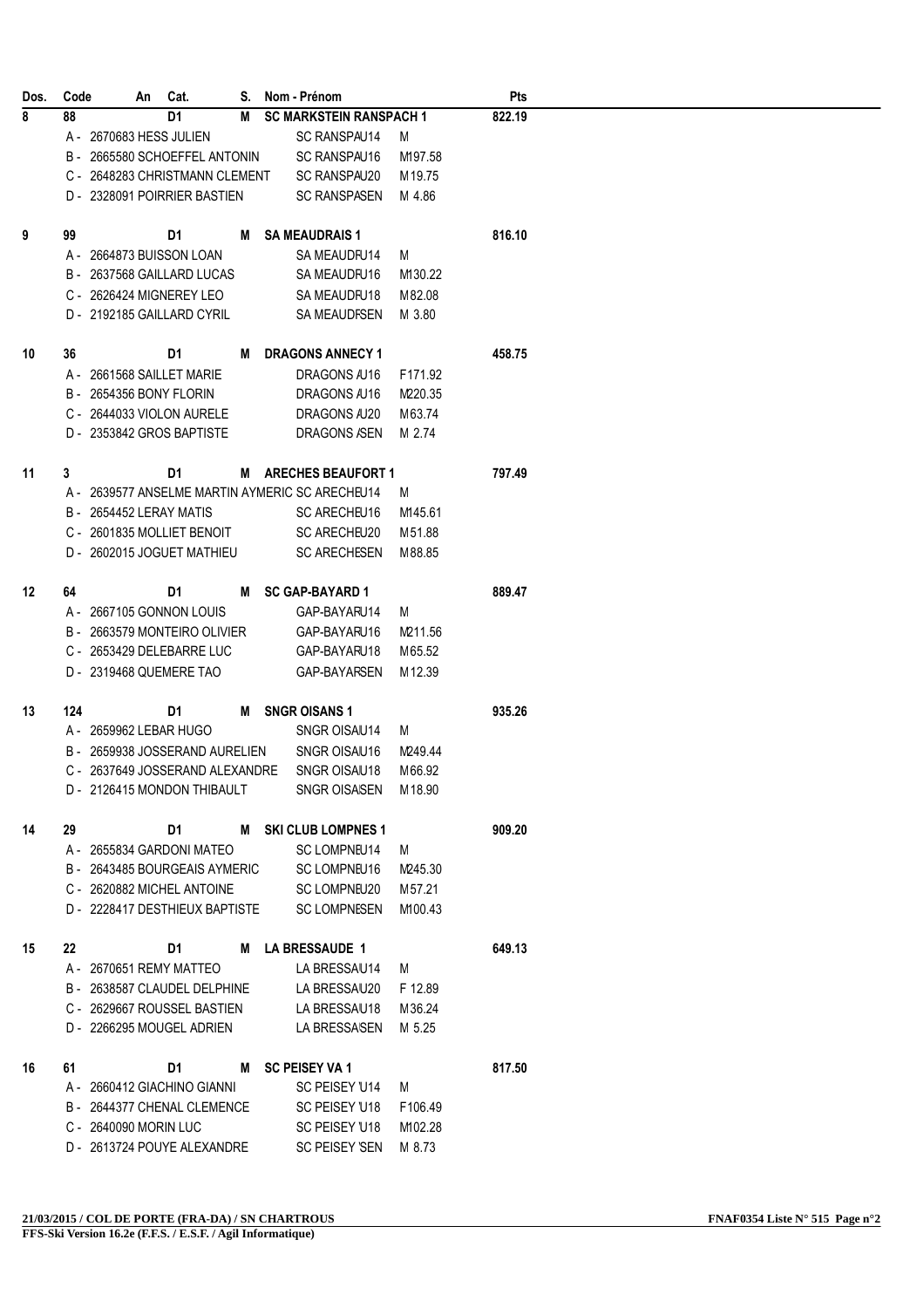| Dos. | Code |                           | An | Cat.                            | S. | Nom - Prénom                                     |          | Pts    |  |
|------|------|---------------------------|----|---------------------------------|----|--------------------------------------------------|----------|--------|--|
| 17   | 80   |                           |    | D <sub>1</sub>                  | M  | <b>SC MONTGENEVRE CLAREE 1</b>                   |          | 916.50 |  |
|      |      | A - 2661676 SERRA ELIOT   |    |                                 |    | MTGVE V.CIU14                                    | M        |        |  |
|      |      | B - 2658755 MANIN TOM     |    |                                 |    | MTGVE V.CIU16                                    | M145.48  |        |  |
|      |      | C - 2645012 MANIN PIERRE  |    |                                 |    | MTGVE V.CIU18                                    | M167.93  |        |  |
|      |      |                           |    | D - 2613810 JOUVE RICHARD       |    | <b>MTGVE V.CISEN</b>                             | M 3.09   |        |  |
| 18   | 4    |                           |    | D1                              |    | M AS GERARDMER 1                                 |          | 907.95 |  |
|      |      |                           |    | A - 2660656 CORREIA MATTEO      |    | GERARDMEU14                                      | M        |        |  |
|      |      |                           |    | B - 2649102 DEREXEL JUSTIN      |    | GERARDMEU16                                      | M188.11  |        |  |
|      |      |                           |    |                                 |    | C - 2643563 CUNIN HUGUENOT MARIUS GERARDMEU18    | M119.84  |        |  |
|      |      |                           |    | D - 2624437 BACKSCHEIDER ADRIEN |    | DOUA/GER/SEN                                     | M 4.86   |        |  |
| 19   | 108  |                           |    | D1                              |    | M SCNP ROCHOIS 1                                 |          | 824.63 |  |
|      |      |                           |    | A - 2665521 CHEVALIER CLEMENT   |    | SCNP ROCIU14                                     | M        |        |  |
|      |      | B - 2655100 MONNIER LOIC  |    |                                 |    | SCNP ROCIU16                                     | M207.61  |        |  |
|      |      |                           |    | C - 2633219 ROGUET VICTOR       |    | SCNP ROCIU20                                     | M 16.16  |        |  |
|      |      |                           |    | D - 930561 GAILLARD JEAN MARC   |    | DOUA/ROCISEN                                     | M 0.86   |        |  |
| 20   | 73   |                           |    | D1                              | M  | <b>HAUT JURA SKI1</b>                            |          | 843.29 |  |
|      |      | A - 2668451 BEDEZ CAMIL   |    |                                 |    | HT JURA SKU14                                    | M        |        |  |
|      |      | B - 2639330 RAFFIN LEO    |    |                                 |    | HT JURA SKU16                                    | M168.97  |        |  |
|      |      |                           |    | C - 2602205 CHAUVIN VALENTIN    |    | HT JURA SKU20                                    | M13.28   |        |  |
|      |      | D - 2322614 EGRAZ MARTIN  |    |                                 |    | HT JURA SKSEN                                    | M61.04   |        |  |
| 21   | 19   |                           |    | D1                              |    | M SC BOZEL 1                                     |          | 422.38 |  |
|      |      |                           |    |                                 |    | A - 2637789 CHEVALLIER CURT MELANIESC BOZEL U16  | F141.50  |        |  |
|      |      |                           |    | B - 2638597 DUCOURET ENZO       |    | SC BOZEL U16                                     | M195.27  |        |  |
|      |      |                           |    | C - 2654956 SALOMON BASILE      |    | SC BOZEL U20                                     | M85.61   |        |  |
|      |      | D - 2231640 GLEIZAL JORIS |    |                                 |    | SC BOZEL SEN                                     | M 57.78  |        |  |
| 22   | 83   |                           |    | D1                              | M  | <b>SMBM/MORBIER 1</b>                            |          | 738.44 |  |
|      |      |                           |    | A - 2665258 TAGLIONE MATHEO     |    | SMBM/MORU14                                      | M        |        |  |
|      | B -  |                           |    | 2632334 SUTTER LORIANE          |    | SMBM/MORU18                                      | F49.05   |        |  |
|      |      |                           |    | C - 2627967 GERMAIN VIVIEN      |    | SMBM/MORU18                                      | M 50.28  |        |  |
|      |      |                           |    | D - 2322735 SUTTER YOHANN       |    | SMBM/MORSEN M39.11                               |          |        |  |
| 23   | 21   |                           |    |                                 |    | D1 M SC BRENOD CORCELLES 1                       |          | 981.27 |  |
|      |      |                           |    | A - 2649397 CARRIER ROMANE      |    | SC BRENOLU14                                     | - F      |        |  |
|      |      |                           |    |                                 |    | B - 2353191 CHATAIGNIER MANON SC BRENOLU20       | F237.87  |        |  |
|      |      |                           |    | C - 2632163 TESSIER CLEMENT     |    | <b>SC BRENOLU18</b>                              | M143.40  |        |  |
|      |      |                           |    |                                 |    | D - 2353185 BEREZIAT ALEXANDRE SC BRENOLSEN      | M 33.96  |        |  |
| 24   | 7    |                           |    | D1                              |    | M AS MOUTHE 1                                    |          | 742.95 |  |
|      |      | A - 2674250 THOMET REMY   |    |                                 |    | A.S MOUTHU14                                     | <b>M</b> |        |  |
|      |      |                           |    |                                 |    | B - 2644109 COLOMBO CAROLINE A.S MOUTHU20        | F 52.86  |        |  |
|      |      |                           |    | C - 2649639 LEGENDRE CEDRIC     |    | A.S MOUTHU18                                     | M90.09   |        |  |
|      |      | D - 2227680 GUY SAMUEL    |    |                                 |    | A.S MOUTHSEN                                     | M135.25  |        |  |
| 25   | 104  |                           |    |                                 |    | D1 M SC GRAND BORNAND 2                          |          | 886.80 |  |
|      |      | A - 2666798 SCHUTZ LOIC   |    |                                 |    | SC GD BORU14                                     | M        |        |  |
|      |      |                           |    | B - 2660140 PERNET ARTHUR       |    | SC GD BORU16                                     | M185.50  |        |  |
|      |      |                           |    |                                 |    | C - 2632131 PERRILLAT MONET GUILLAUISC GD BORU20 | M 64.60  |        |  |
|      |      |                           |    |                                 |    | D - 2229138 GAILLARD LIAUDON VALENTISC GD BORSEN | M 36.70  |        |  |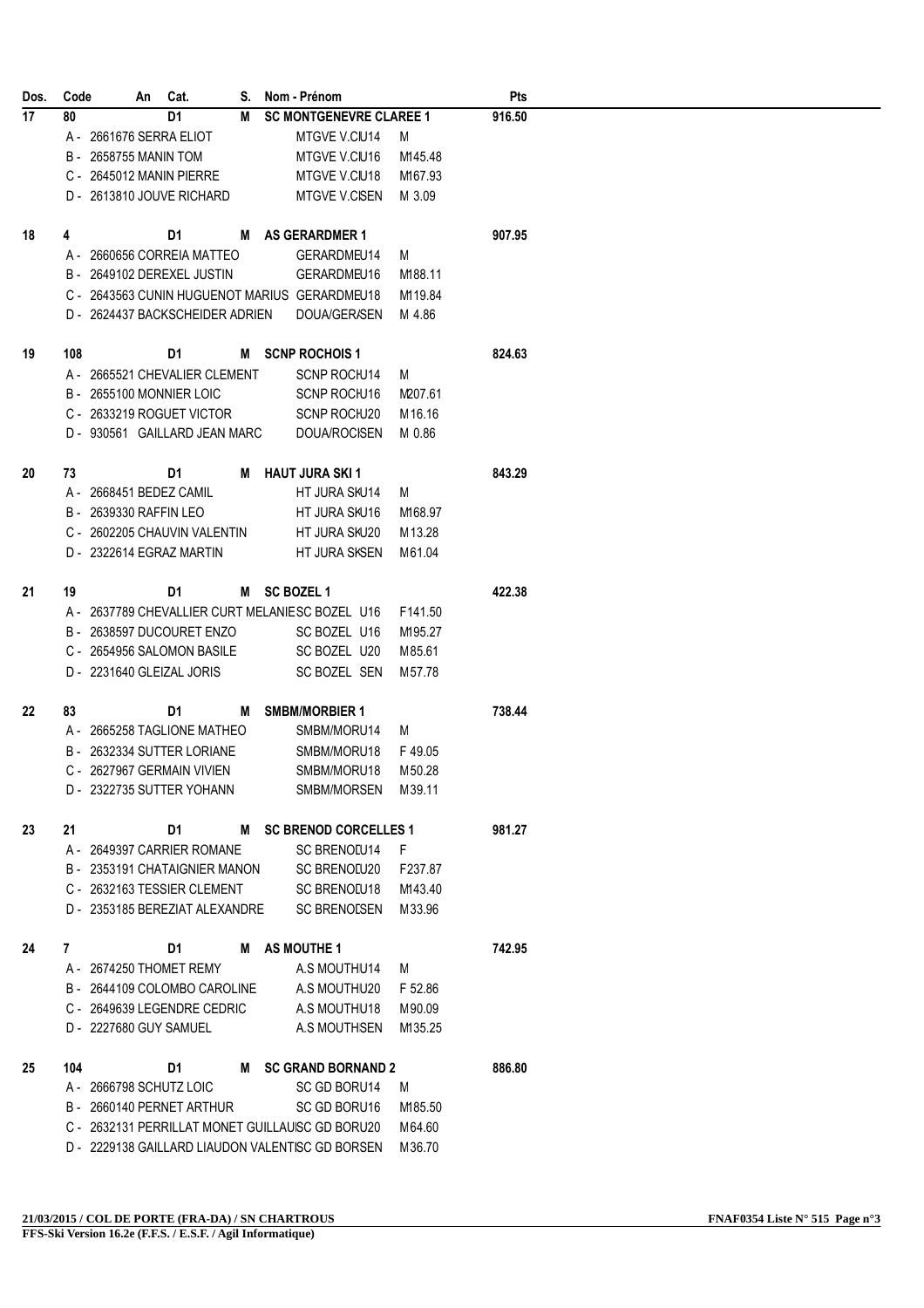| Dos. | Code |                      | An Cat.                        | S. | Nom - Prénom                                    |         | <b>Pts</b> |
|------|------|----------------------|--------------------------------|----|-------------------------------------------------|---------|------------|
| 26   | 137  |                      | D <sub>1</sub>                 | M  | <b>CS VILLARD DE LANS 2</b>                     |         | 863.50     |
|      |      |                      | A - 2668262 PIOVESAN REMI      |    | CS VILLAREU14                                   | M       |            |
|      |      |                      | B - 2642561 MARCDARGENT MATHIS |    | CS VILLAREU16                                   | M215.36 |            |
|      |      |                      | C - 2623864 HUILLIER YOHAN     |    | CS VILLAREU20                                   | M35.61  |            |
|      |      |                      | D - 2601225 LEGRAND MATHIEU    |    | <b>CS VILLARESEN</b>                            | M12.53  |            |
|      |      |                      |                                |    |                                                 |         |            |
| 27   | 63   |                      | D1                             | M  | <b>MEGEVE 2</b>                                 |         | 897.57     |
|      |      |                      | A - 2655305 BALLET BAZ GARY    |    | CS MEGEVEU14                                    | M       |            |
|      |      |                      | B - 2647143 LEFEBVRE TIMOTHE   |    | CS MEGEVEU16                                    | M175.16 |            |
|      |      |                      | C - 2632539 BALLET BAZ MATHIS  |    | CS MEGEVEU18                                    | M117.34 |            |
|      |      |                      | D - 930248 CHAUVET BENOIT      |    | <b>CS MEGEVESEN</b>                             | M 5.07  |            |
|      |      |                      |                                |    |                                                 |         |            |
| 28   | 26   |                      | D1                             | M  | <b>CHAMONIX MB 2</b>                            |         | 1800.00    |
|      |      |                      | A - 2640020 CRIDDLE CHARLIE    |    | <b>CS CHAMOIU14</b>                             | M       |            |
|      |      |                      | B - 2655951 COUSTOULIN YANN    |    | <b>CS CHAMOIU16</b>                             | M172.46 |            |
|      |      |                      | C - 2649301 TARANTOLA ANTOINE  |    | CS CHAMOIU18                                    | M43.79  |            |
|      |      |                      | D - 2195609 WIBAULT MATHIAS    |    | <b>CS CHAMOISEN</b>                             | M 5.26  |            |
|      |      |                      |                                |    |                                                 |         |            |
| 29   | 56   |                      | D1                             | M  | <b>CS LA FECLAZ 2</b>                           |         | 844.19     |
|      |      |                      | A - 2660277 COLLIGNON NOE      |    | CS LA FECLU14                                   | M       |            |
|      |      |                      | B - 2649152 VENIARD QUENTIN    |    | CS LA FECLU16                                   | M183.30 |            |
|      |      |                      | C - 2631692 ROUSSET CHARLY     |    | CS LA FECLU20                                   | M45.29  |            |
|      |      |                      | D - 2296408 DHEYRIAT MATHIAS   |    | CS LA FECLSEN                                   | M15.60  |            |
| 30   | 82   |                      | D1                             | М  | <b>CS LA CLUSAZ 2</b>                           |         | 851.29     |
|      |      |                      |                                |    |                                                 |         |            |
|      |      |                      | A - 2647513 CHAPPAZ SIMON      |    | CS LA CLUSU14                                   | M       |            |
|      |      |                      | B - 2631516 SCHELY THEO        |    | CS LA CLUSU16                                   | M130.22 |            |
|      |      |                      | C - 2654313 LAPALUS HUGO       |    | CS LA CLUSU18                                   | M75.67  |            |
|      |      |                      | D - 2604819 AGNELLET ANTOINE   |    | CS LA CLUSSEN                                   | M45.40  |            |
| 31   | 89   |                      | D1                             | м  | <b>SC MARKSTEIN RANSPACH 2</b>                  |         | 845.97     |
|      |      |                      | A - 2672092 HERRGOTT JULIEN    |    | SC RANSPAU14                                    | M       |            |
|      |      |                      | B - 2660654 CHRISTMANN THEO    |    | SC RANSPAU16                                    | M186.87 |            |
|      |      | C - 2644054 EPP GAEL |                                |    | SC RANSPAU20                                    | M31.67  |            |
|      |      |                      | D - 2617886 SCHWEITZER LIONEL  |    | <b>SC RANSPASEN</b>                             | M138.05 |            |
|      |      |                      |                                |    |                                                 |         |            |
| 32   | 100  |                      | D1                             |    | M SA MEAUDRAIS 2                                |         | 929.80     |
|      |      |                      | A - 2649540 EVEN TITOUAN       |    | SA MEAUDFU14                                    | M       |            |
|      |      |                      | B - 2643846 DESPLANQUES PIERRE |    | SA MEAUDFU16                                    | M181.18 |            |
|      |      |                      | C - 2638427 DE MARRE THIBAUT   |    | SA MEAUDFU18                                    | M102.18 |            |
|      |      |                      | D - 502344 GAILLARD LILIAN     |    | SA MEAUDFSEN                                    | M46.44  |            |
|      |      |                      |                                |    |                                                 |         |            |
| 33   | 65   |                      | D1                             |    | M SC GAP-BAYARD 2                               |         | 1678.81    |
|      |      |                      | A - 2675536 DELABELLE JULES    |    | GAP-BAYARU14                                    | M       |            |
|      |      |                      | B - 2656146 CHAIX ANTHONY      |    | GAP-BAYARU16                                    | M       |            |
|      |      |                      | C - 2640130 DELORY ROMAIN      |    | GAP-BAYARU18                                    | M278.43 |            |
|      |      |                      | D - 2633193 MARSEILLE UGO      |    | <b>GAP-BAYARSEN</b>                             | M200.38 |            |
|      |      |                      |                                |    |                                                 |         |            |
| 34   | 125  |                      | D1                             | M  | <b>SNGR OISANS 2</b>                            |         | 1097.37    |
|      |      |                      | A - 2654360 BRUNEL MATHEO      |    | SNGR OISAU14                                    | M       |            |
|      |      |                      |                                |    | B - 2635271 BOIS FARINAUD GEOFFREY SNGR OISAU16 | M309.85 |            |
|      |      |                      | C - 2655222 BELORGEY YAN       |    | SNGR OISAU18                                    | M50.79  |            |
|      |      |                      | D - 2637647 FAVIER CLAUDE      |    | SNGR OISASEN                                    | M136.73 |            |